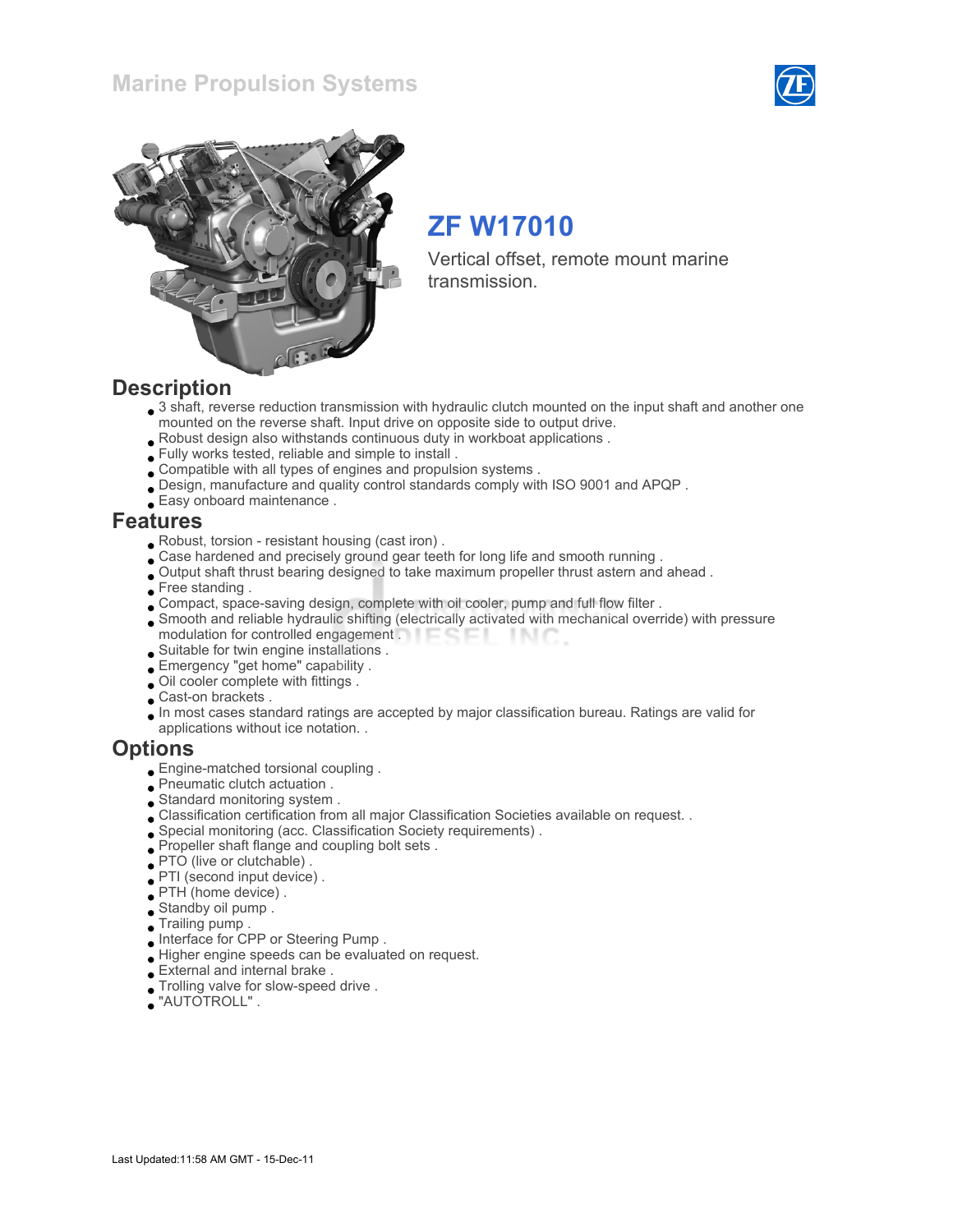## ZF W17010 Ratings

## Continuous Duty

| <b>RATIOS</b>                              | MAX. TORQUE POWER/RPM |       |    |                                                   | <b>INPUT POWER CAPACITY</b> |    |    |    |           | MAX. |                                  |
|--------------------------------------------|-----------------------|-------|----|---------------------------------------------------|-----------------------------|----|----|----|-----------|------|----------------------------------|
| $\frac{1}{2}$                              | N <sub>m</sub>        | ftlb  | kW | hp                                                | kW                          | hp | kW | hp | <b>kW</b> | hp   | <b>RPM</b>                       |
| 1200 rpm<br>1000 rpm<br>720 rpm            |                       |       |    |                                                   |                             |    |    |    |           |      |                                  |
| $1.974$ *, 2.500*, 3.034, 3.500*,<br>3.958 | 19100                 | 14087 |    | 2.0000 2.6820 1440 1931                           |                             |    |    |    |           |      | 2000   2682   2400   3218   1600 |
| $\blacksquare$ 4.571                       | 18336                 |       |    | 13524 1.9200 2.5748 1382 1854 1920 2575 2304 3090 |                             |    |    |    |           |      | 1600                             |

\* Special Order Ratio.

Higher engine speeds can be evaluated on request.

Ratings shown for the ZF W17000, and larger gearboxes, are valid for applications without ice classification and comply with BV (Bureau Veritas) rules.

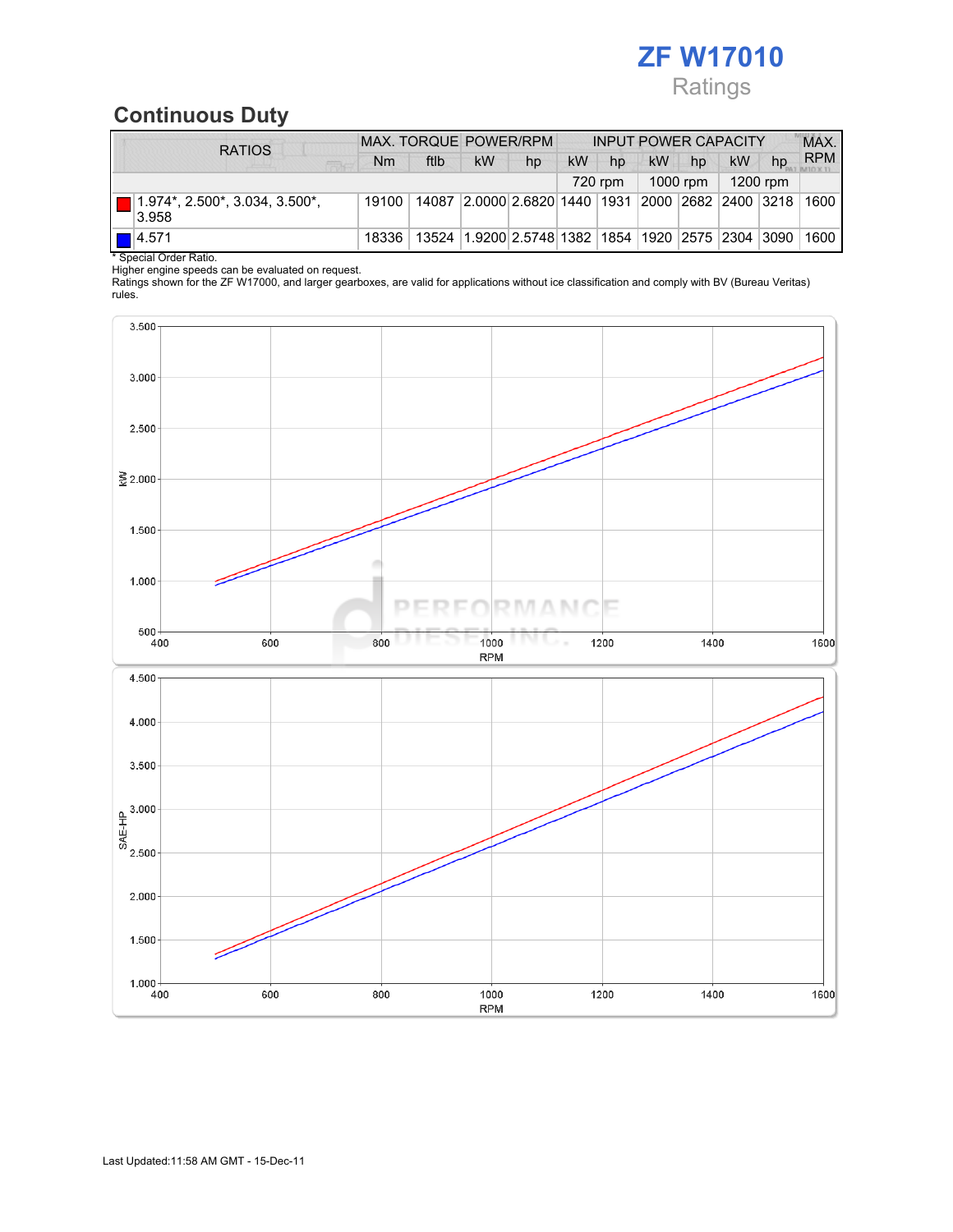





|                | MIU X.I<br>mm (inches) |                       |                |                |                            |              |                |            |  |
|----------------|------------------------|-----------------------|----------------|----------------|----------------------------|--------------|----------------|------------|--|
|                | B <sub>1</sub>         | B <sub>2</sub>        | H <sub>1</sub> | H <sub>2</sub> |                            |              | L <sub>2</sub> |            |  |
| 475(18.7)      | 785 (30.9)             | 785 (30.9) 610 (24.0) |                | 940 (37.0)     | 1,866 (73.5)               | 1,504 (59.2) | 488 (19.2)     | 890 (35.0) |  |
| Weight kg (lb) |                        |                       |                |                | Oil Capacity Litre (US qt) |              |                |            |  |
|                |                        | 4,550 (10,010)        |                |                | 171 (181)                  |              |                |            |  |

DIESEL INC.

|  | <b>Output Coupling Dimensions</b> |
|--|-----------------------------------|

|    |    |  |             |  |  |                                         |  | <b>Bolt Holes</b> |              |      |  |
|----|----|--|-------------|--|--|-----------------------------------------|--|-------------------|--------------|------|--|
|    |    |  |             |  |  |                                         |  | No.               | Diameter (E) |      |  |
| mm | in |  | mm in mm in |  |  | mm                                      |  |                   | mm           |      |  |
|    |    |  |             |  |  | 450 17.7 360 14.2 250 9.84 40.0 1.57 15 |  |                   | 29.0         | . 14 |  |